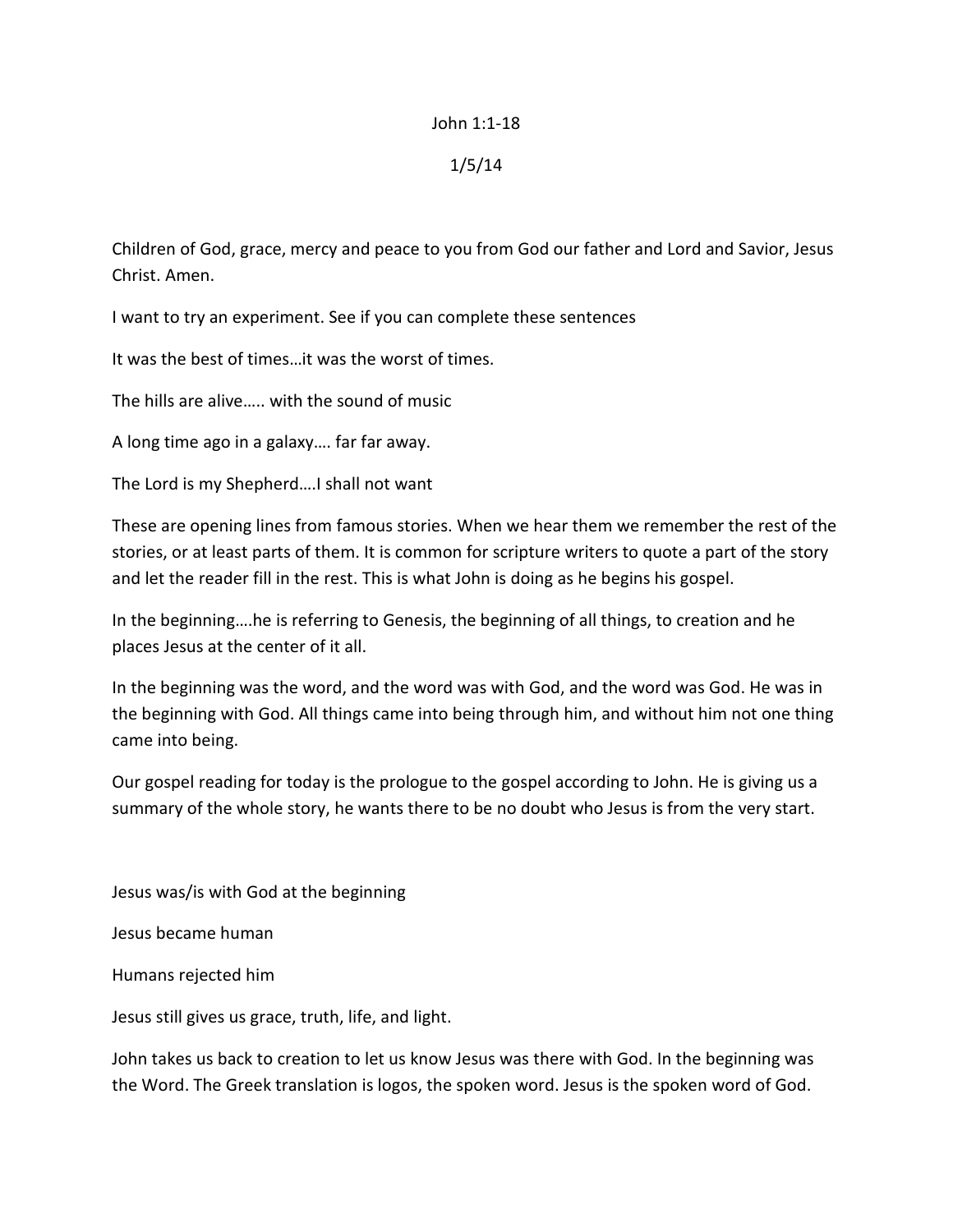The spoken word of God created all there is. Nothing was created without the spoken word….without Jesus.

What has come into being in him was life, and the life was the light of all people. The light shines in the darkness and the darkness has not overcome it.

Have you ever been in total darkness? In darkness so deep you can't see the hand in front of your face? It is an uncomfortable feeling. I have been deep inside caves where no light can be found. I led a servant trip down to Arizona and one of the things we did was explore the tunnels Geronimo used to avoid capture. In the middle of the tunnel we turned off our lights and stared into the darkness. When you wake up in your home at night you can let your eyes adjust to the low light so you can at least make it to the bathroom without tripping over the furniture. But no matter how long we waited our eyes could find no light. It was uncomfortable, and began to get scary for some in our group. And so we let our let our lights shine in the darkness so we would not be overcome.

Without light, without Jesus, the world is a scary place. But the light of the world has come. The light has come in the form of a baby in a manger. This gospel reading, this prologue, is the incarnation; it is John's birth story. It is not like the birth stories we have read the last few weeks.

Matthew and Luke relate the birth of Jesus in human terms. Matthew tells the story from Joseph's side of the family. Tracing Jesus lineage backwards through his family tree and giving a typical father's account of the birth. Luke is more descriptive with shepherds, wise men, and angels singing praises to God. He tells more of Mary's story. Both of them are more focused on the human side of Jesus, tracing his roots back to the house of David, from where the Messiah will come.

John goes even farther back. Back to the beginning and places Jesus with God at creation. He wanted his readers to be certain of who Jesus is. Jesus was and is God. The spoken word of God, Jesus, loved us so much that he chose to become flesh and live among us. Emmanuel. God with us. God chose to slip into human skin full of grace and truth and show us his glory.

Jesus did not show up unannounced. There was a man sent from God, whose name was John. He came as a witness to testify to the light, so that all might believe through him. He himself was not the light, but he came to testify to the light.